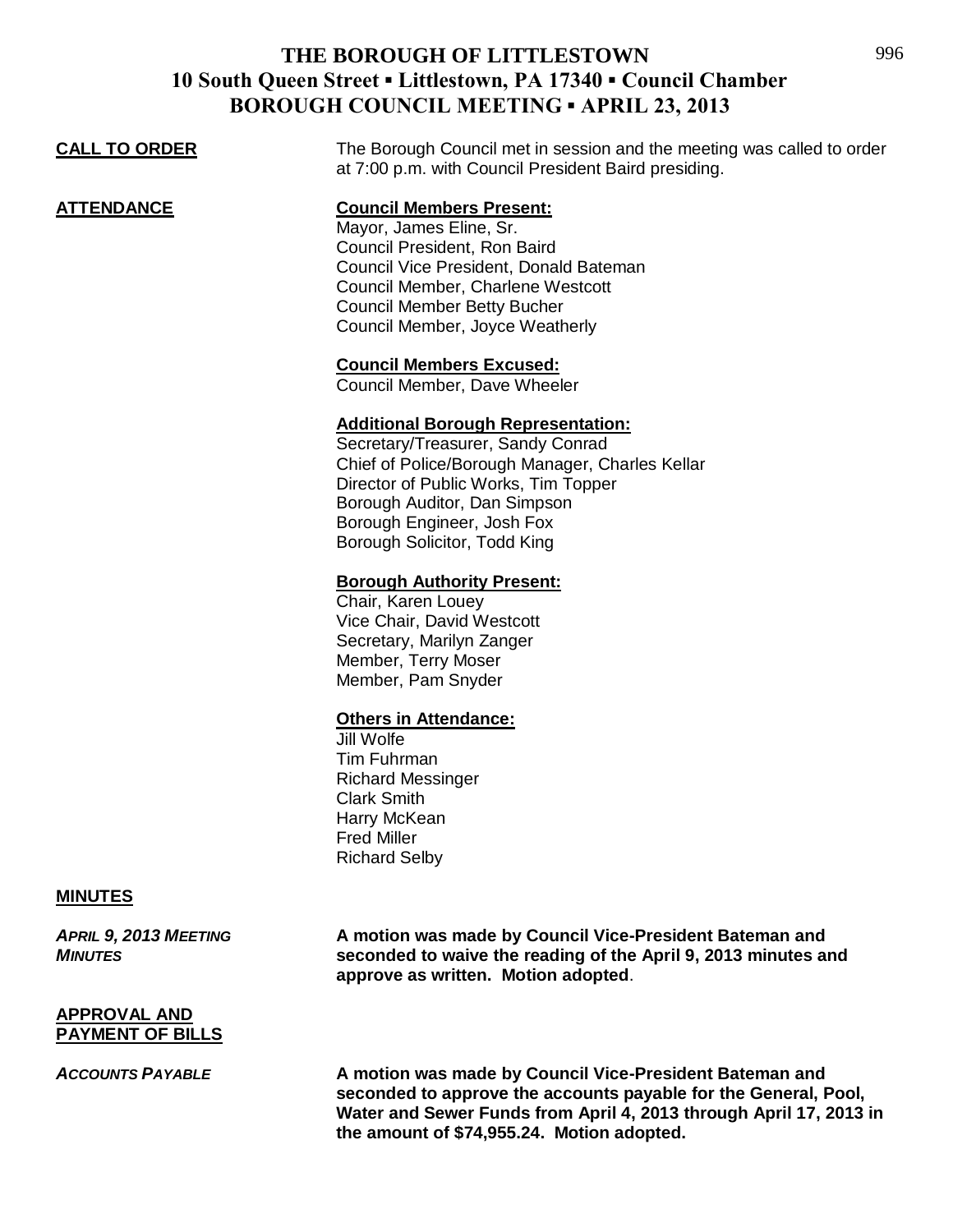| <b>PAYROLL</b>                                                    | A motion was made by Council Vice-President Bateman and<br>seconded to approve the payroll from April 4, 2013 through April 17,<br>2013 in the amount of \$40,221.17. Motion adopted.                      |
|-------------------------------------------------------------------|------------------------------------------------------------------------------------------------------------------------------------------------------------------------------------------------------------|
| <b>REVENUE &amp; EXPENDITURE REPORT</b>                           | A motion was made by Council Vice-President Bateman and<br>seconded to approve the Revenue and Expenditure Report as written<br>for the month of March. Motion adopted.                                    |
| <b>NEW BUSINESS</b>                                               |                                                                                                                                                                                                            |
| <b>2012 AUDIT REPORT</b>                                          | A motion was made by Council Member Westcott and seconded to<br>approve the 2012 Audit report as written and prepared by Rotz &<br>Stonesifer. Motion adopted.                                             |
| <b>RECESS</b>                                                     | Council President Baird recessed the meeting of the Littlestown Borough<br>Council at 7:15pm for the meeting of the Borough Authority.                                                                     |
| <b>BOROUGH AUTHORITY</b>                                          | The meeting of the Littlestown Borough Authority was called to order at<br>7:15pm by Chair, Karen Louey.                                                                                                   |
| <b>APPLICATION FOR PAYMENT NO. 3</b><br><b>T-A-H CONSTRUCTION</b> | A motion was made by Borough Authority Vice-Chair Westcott and<br>seconded to approve Application for Payment No. 3 to T-A-H for<br>contract 12-1 in the amount of \$213,365.70. Motion adopted.           |
| <b>APPLICATION FOR PAYMENT NO. 2</b><br><b>SWAM ELECTRIC CO.</b>  | A motion was made by Borough Authority Secretary Zanger and<br>seconded to approve Application for Payment No. 2 to Swam Electric<br>Co., for contract 12-2 in the amount of \$3,330.90. Motion adopted.   |
| <b>CHANGE ORDER NO. 1</b><br><b>SWAM ELECTRIC CO.</b>             | A motion was made by Borough Authority Vice-Chair Westcott and<br>seconded to approve Change Order No. 1 from Swam Electric Co., for<br>Contract 12-2 in the credit amount of \$32,990.93. Motion adopted. |
| <b>ADJOURN</b>                                                    | A motion was made by Borough Vice-Chair Westcott and seconded<br>to adjourn the meeting of the Littlestown Borough Authority. Motion<br>adopted.                                                           |
|                                                                   | The meeting was adjourned at 7:20pm.                                                                                                                                                                       |
| <b>RECONVENE</b>                                                  | Council President Baird reconvened the meeting of the Littlestown<br>Borough Council at 7:20pm.                                                                                                            |
| <b>NEW BUSINESS (Cont'd)</b>                                      |                                                                                                                                                                                                            |
| <b>APPLICATION FOR PAYMENT NO. 3</b><br><b>T-A-H CONSTRUCTION</b> | A motion was made by Council Vice-President Bateman and<br>seconded to approve Application for Payment No. 3 to T-A-H for<br>contract 12-1 in the amount of \$213,365.70. Motion adopted.                  |
| <b>APPLICATION FOR PAYMENT NO. 2</b><br><b>SWAM ELECTRIC CO.</b>  | A motion was made by Council Vice-President Bateman and<br>seconded to approve Application for Payment No. 2 to Swam Electric<br>Co., for contract 12-2 in the amount of \$3,330.90. Motion adopted.       |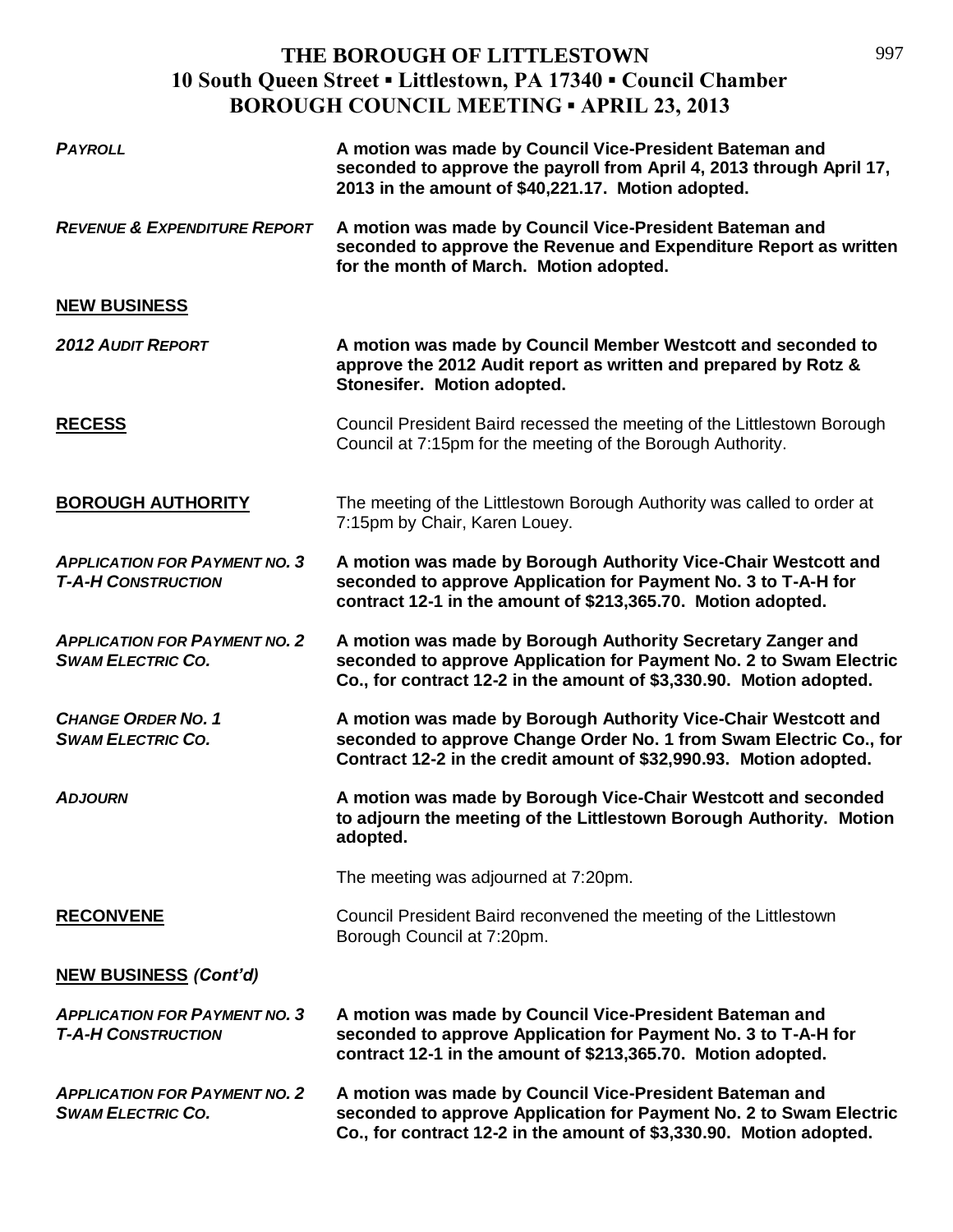| <b>CHANGE ORDER NO. 1</b><br><b>SWAM ELECTRIC CO.</b>     | A motion was made by Council Vice-President Bateman and<br>seconded to approve Change Order No. 1 from Swam Electric Co., for<br>Contract 12-2 in the credit amount of \$32,990.93. Motion adopted.                                                                                                                                                                                                                                                                                                                                                                                                                                                                                                                                                                                        |
|-----------------------------------------------------------|--------------------------------------------------------------------------------------------------------------------------------------------------------------------------------------------------------------------------------------------------------------------------------------------------------------------------------------------------------------------------------------------------------------------------------------------------------------------------------------------------------------------------------------------------------------------------------------------------------------------------------------------------------------------------------------------------------------------------------------------------------------------------------------------|
| <b>LUMBER STREET PHASE II BID</b>                         | Borough Engineer, Josh Fox informed Council that the Lumber Street<br>Phase II Bidding Process was not ready at this time to be bid out.                                                                                                                                                                                                                                                                                                                                                                                                                                                                                                                                                                                                                                                   |
| <b>J.P. HARRIS ASSOCIATES</b><br><b>AGREEMENT</b>         | A motion was made by Council Member Westcott and seconded to<br>approve a three year agreement with J.P. Harris Associates, LLC., to<br>collect Delinquent Borough Per Capita Taxes. Motion adopted.                                                                                                                                                                                                                                                                                                                                                                                                                                                                                                                                                                                       |
| <b>AMERICAN TOWER LEASE</b><br><b>EXTENSION AGREEMENT</b> | Borough Solicitor, King informed Council that after reviewing the<br>agreement to extend the term of the lease for AT&T, he found that it was<br>not necessary for the Borough to do because the original lease was not up<br>and in the original agreement the lease will automatically renew for four<br>additional five year terms.                                                                                                                                                                                                                                                                                                                                                                                                                                                     |
| <b>PUBLIC HEARING</b>                                     |                                                                                                                                                                                                                                                                                                                                                                                                                                                                                                                                                                                                                                                                                                                                                                                            |
| <b>CCRC TEXT AMENDMENT</b>                                | Borough Solicitor, King opened the Public Hearing at 7:30pm and stated<br>that this was a public hearing to consider an Ordinance that would amend<br>Article 700, Section 710 of the Borough of Littlestown Zoning Ordinance,<br>Chapter 73 of the Littlestown Borough Code. This amendment would<br>repeal and remove subsection B.1.a. (4), which requires one of the two<br>residential arrangements at a CCRC to be a Nursing or Skilled Unit.                                                                                                                                                                                                                                                                                                                                        |
|                                                           | Attorney Adam Wolfe, represented the land owner, Mr. Clark Smith. Mr.<br>Wolfe informed Council that it was a necessary change because at this<br>time no developer would be interest in developing a nursing facility with a<br>skilled unit. This is something that could be added later down the road as<br>there becomes a need for one. The owner of the property would like to be<br>able to at least get the nursing facility started and as Mr. Wolfe state earlier<br>the expansion of a skilled unit could be presented later down the road.                                                                                                                                                                                                                                     |
|                                                           | Mr. Wolfe also conveyed that the piece of property was not benefitting<br>Littlestown and if a nursing facility was to be placed there it would create<br>jobs and tax revenue for the town.                                                                                                                                                                                                                                                                                                                                                                                                                                                                                                                                                                                               |
|                                                           | Ms. Karen Louey, Mr. Richard Selby and Mr. Fred Miller expressed that<br>there was a need for a skilled unit because more jobs would be created<br>with a skilled unit and when residents of Littlestown were ready to move<br>into a facility they would have all the different levels of care that were<br>necessary and needed. If a skilled unit did not exist then once the patient<br>reached that level of care they would have to move to a different location<br>that offered a skilled unit. They also expressed that the ordinance was<br>developed with a skilled unit for a reason which was to look out for the<br>residents of Littlestown. It offered a place where residents could stay in<br>their home town and be able to receive all the levels of care in one place. |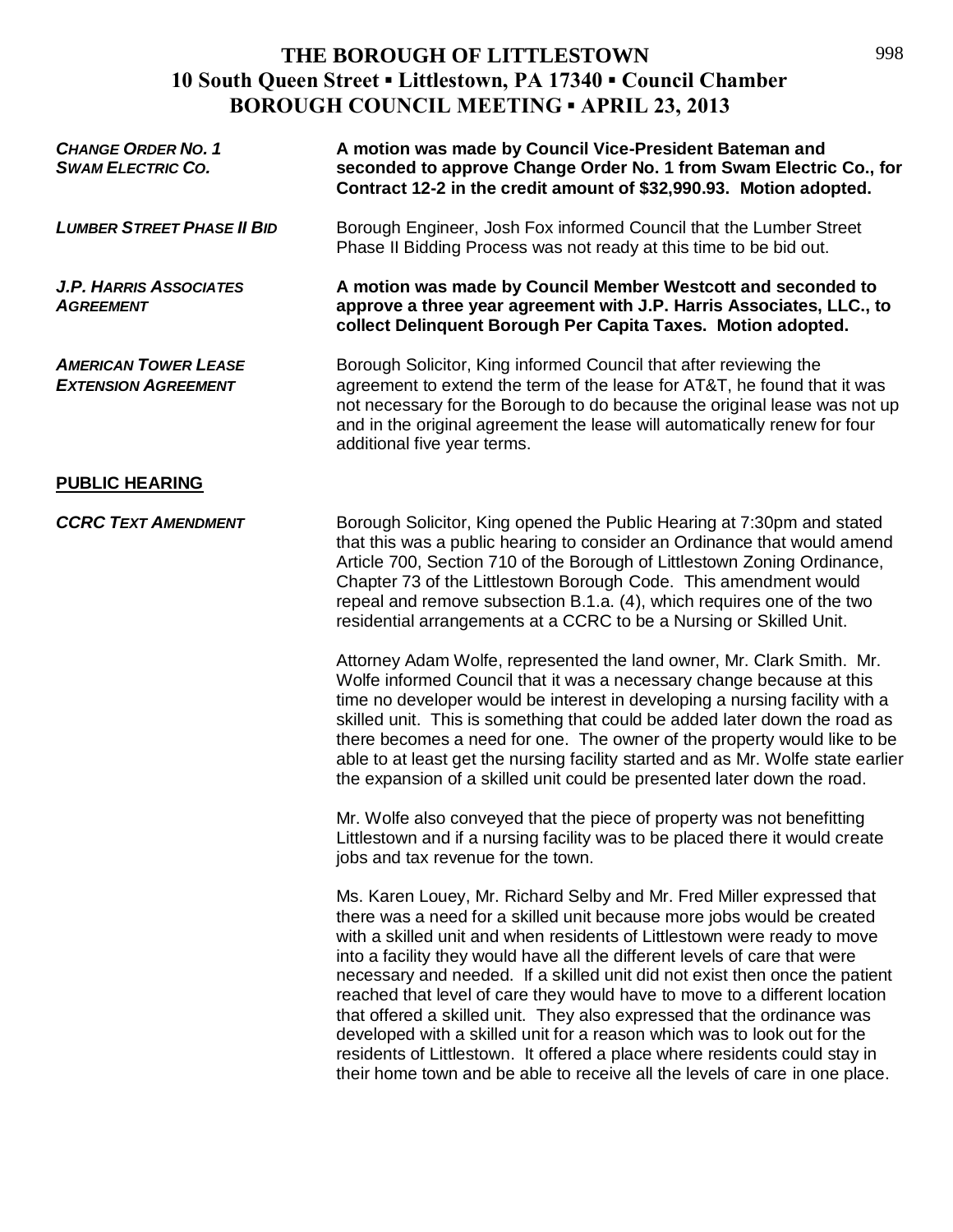With no further comments the hearing was closed at 8:00pm.

|                                                                 | A motion was made by Council Vice-President Bateman and<br>seconded to approve an ordinance of the Borough of Littlestown,<br>Amending the Borough of Littlestown Zoning Ordinance, Chapter 73<br>of the Littlestown Borough Code, by amending the Provisions<br>regarding a Continuing Care Retirement Community (CCRC). A roll<br>call vote was taken:<br><b>Council Member Weatherly - Yes</b><br><b>Council Member Bucher - No</b><br><b>Council President Baird - No</b><br><b>Council Vice-President Bateman - Yes</b><br><b>Council Member Westcott - Yes</b> |
|-----------------------------------------------------------------|----------------------------------------------------------------------------------------------------------------------------------------------------------------------------------------------------------------------------------------------------------------------------------------------------------------------------------------------------------------------------------------------------------------------------------------------------------------------------------------------------------------------------------------------------------------------|
|                                                                 | Motion adopted 3-2.                                                                                                                                                                                                                                                                                                                                                                                                                                                                                                                                                  |
| <b>REPORTS</b>                                                  |                                                                                                                                                                                                                                                                                                                                                                                                                                                                                                                                                                      |
| <b>Mayor</b>                                                    | The Mayor reported that he had turned in \$350.00 in fines and restitution<br>on April 14, 2013 to the Borough Clerk.                                                                                                                                                                                                                                                                                                                                                                                                                                                |
| <b>Chief of Police</b>                                          | Chief Kellar reported the following items:<br>The dodge police car was out of the shop. At this time it seemed to<br>$\bullet$<br>be running normal.<br>• Two new cars have been found. The secretary and I will be going<br>to look at the cars this week.                                                                                                                                                                                                                                                                                                          |
| <b>Borough Manager</b>                                          | Borough Manager Kellar updated Council on the following items:<br>The Siren will be ordered in the next week or so.<br>$\bullet$<br>The picnic tables for the pool have been delivered. Members of the<br>$\bullet$<br>Rotary Club will be setting up a day and time to go back to the park<br>to assemble them.<br>Council will receive two options for water/sewer rates at their May<br>$\bullet$<br>14, 2013 meeting. The new rates will be in place for the October 1,<br>2013 billing.                                                                         |
| <b>Borough Engineer</b>                                         | <b>Wastewater Treatment Plant Upgrade</b><br>Work continues on-site with forming, reinforcing, and pouring of the<br>concrete walls for the Aerobic Digester, the walkway for the Anaerobic<br>Tank, excavation for the electrical building footers, and miscellaneous yard<br>work. Demolition is scheduled to begin for the existing equalization tank<br>within the next two weeks.                                                                                                                                                                               |
| <b>NON-AGENDA ITEMS</b>                                         |                                                                                                                                                                                                                                                                                                                                                                                                                                                                                                                                                                      |
| <b>CONDITIONAL USE HEARING</b><br><b>DECISION - MARK AUSTIN</b> | A motion was made by Council Vice-President Bateman and<br>seconded to approve the conditional use application for 27 West<br>King Street, which consisted of an addition of seven (7) apartments<br>in an existing building. Council President Baird stated that this was a<br>non-agenda item and asked for public comments. Motion adopted 4-1<br>with Council President Baird Abstaining.                                                                                                                                                                        |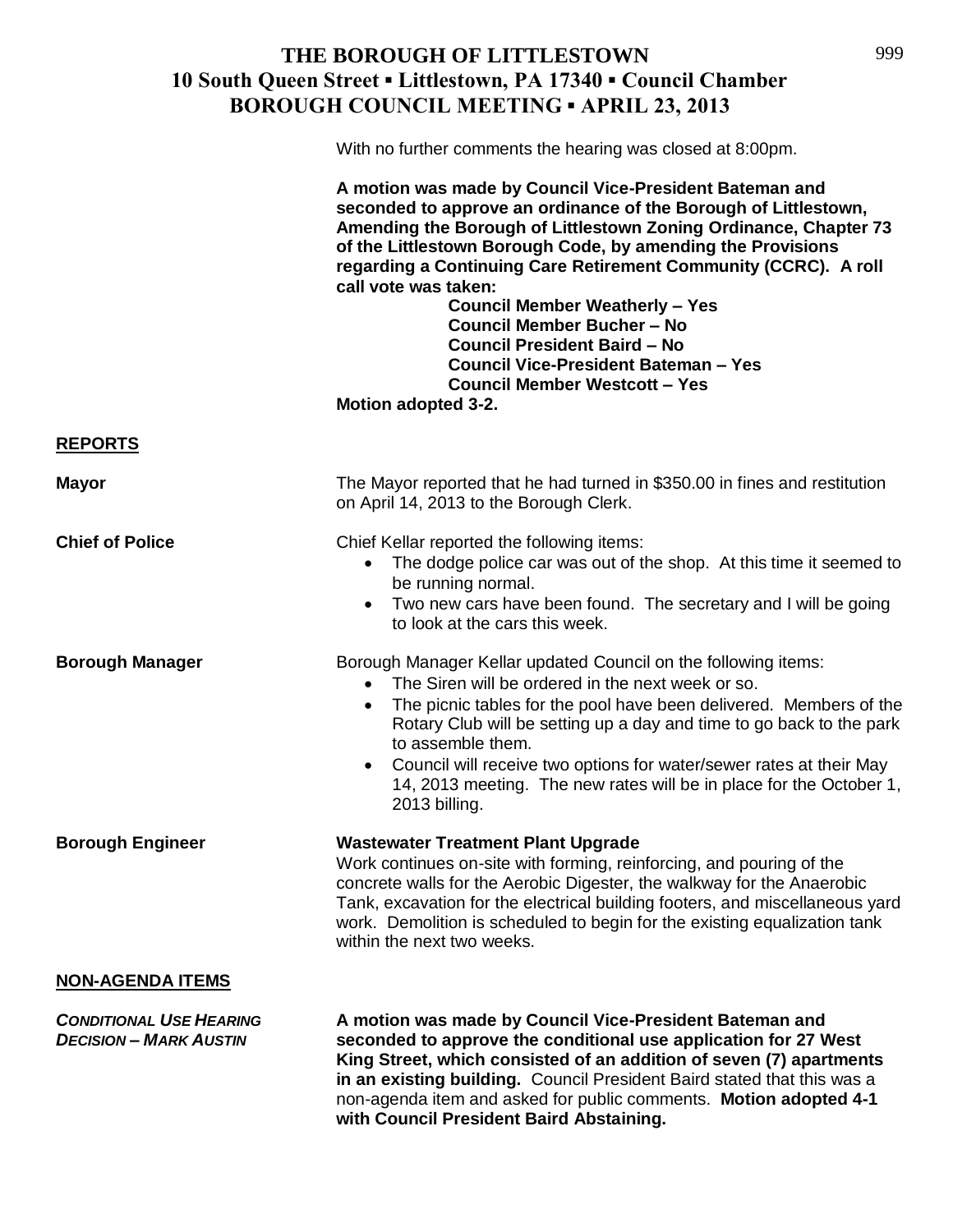| <b>REQUEST FOR REDUCED WATER</b><br>TO FILL A POOL - HARRIET  | A motion was made by Council Member Westcott and seconded<br>to deny the request from Shawn Harriet asking for consideration for a<br>reduced water usage rate during the time his pool would be filled.<br>Council President Baird stated that this was a non-agenda item and asked<br>for public comment. Motion adopted.                                                              |  |
|---------------------------------------------------------------|------------------------------------------------------------------------------------------------------------------------------------------------------------------------------------------------------------------------------------------------------------------------------------------------------------------------------------------------------------------------------------------|--|
| <b>REPORTS OF BOARDS</b>                                      |                                                                                                                                                                                                                                                                                                                                                                                          |  |
| <b>PLANNING COMMISSION - APRIL 11, 2013 MEETING</b>           |                                                                                                                                                                                                                                                                                                                                                                                          |  |
| <b>PINE CREEK STRUCTURES</b>                                  | No action was taken because the new plans had not been reviewed by the<br>Borough Engineer. Therefore this will be re-visited at the May 14, 2013<br>meeting of Council.                                                                                                                                                                                                                 |  |
| <b>SUBDIVISION AND LAND</b><br><b>DEVELOPMENT AMENDMENTS</b>  | No amendments to the Subdivision and Land Development Ordinance had<br>been received by the Borough Council therefore no action could be taken.                                                                                                                                                                                                                                          |  |
| <b>RELOCATION OF THE SNOWBALL</b><br><b>STAND - DEB TRASK</b> | A motion was made by Council Member Westcott and seconded to<br>approve the recommendation from the Planning Commission to allow<br>the Snowball Stand be relocated to the corner of North Queen Street<br>and Carroll Street subject to meeting all Zoning requirements.<br>Motion adopted 3-2 with Council President Baird and Council<br>Member Weatherly casting the opposing votes. |  |
| Recreation Board - April 16, 2013                             |                                                                                                                                                                                                                                                                                                                                                                                          |  |
| <b>REQUEST FROM STEVE LAUGHMAN</b><br><b>SOFTBALL FIELDS</b>  | A motion was made by Council Member Bucher and seconded to<br>approve the recommendation from the Recreation Board to approve<br>the request from Steve Laughman to use 2 softball fields at the<br>Community Park and the field at Maple Avenue for Saturday, August<br>24, 2013 contingent upon field availability and certificate of insurance<br>being received. Motion adopted.     |  |
|                                                               | REQUEST FROM THE CLASS OF 2008 A motion was made by Council Member Bucher and seconded to<br>approve the recommendation from the Recreation Board to approve<br>the request from the Class of 2008 to allow a DJ to set up at the<br>Community Park on June 29, 2013 for their five year class reunion.<br>Motion adopted.                                                               |  |
| <b>RECESS</b>                                                 | Council President Baird recessed the meeting of the Littlestown Borough<br>Council for an executive session to discussion potential litigation and<br>personnel matters.                                                                                                                                                                                                                 |  |
|                                                               | The meeting recessed at 9:22pm                                                                                                                                                                                                                                                                                                                                                           |  |
| <b>RECONVENE</b>                                              | The meeting of the Littlestown Borough Council reconvened at 10:02pm<br>with the following action:                                                                                                                                                                                                                                                                                       |  |